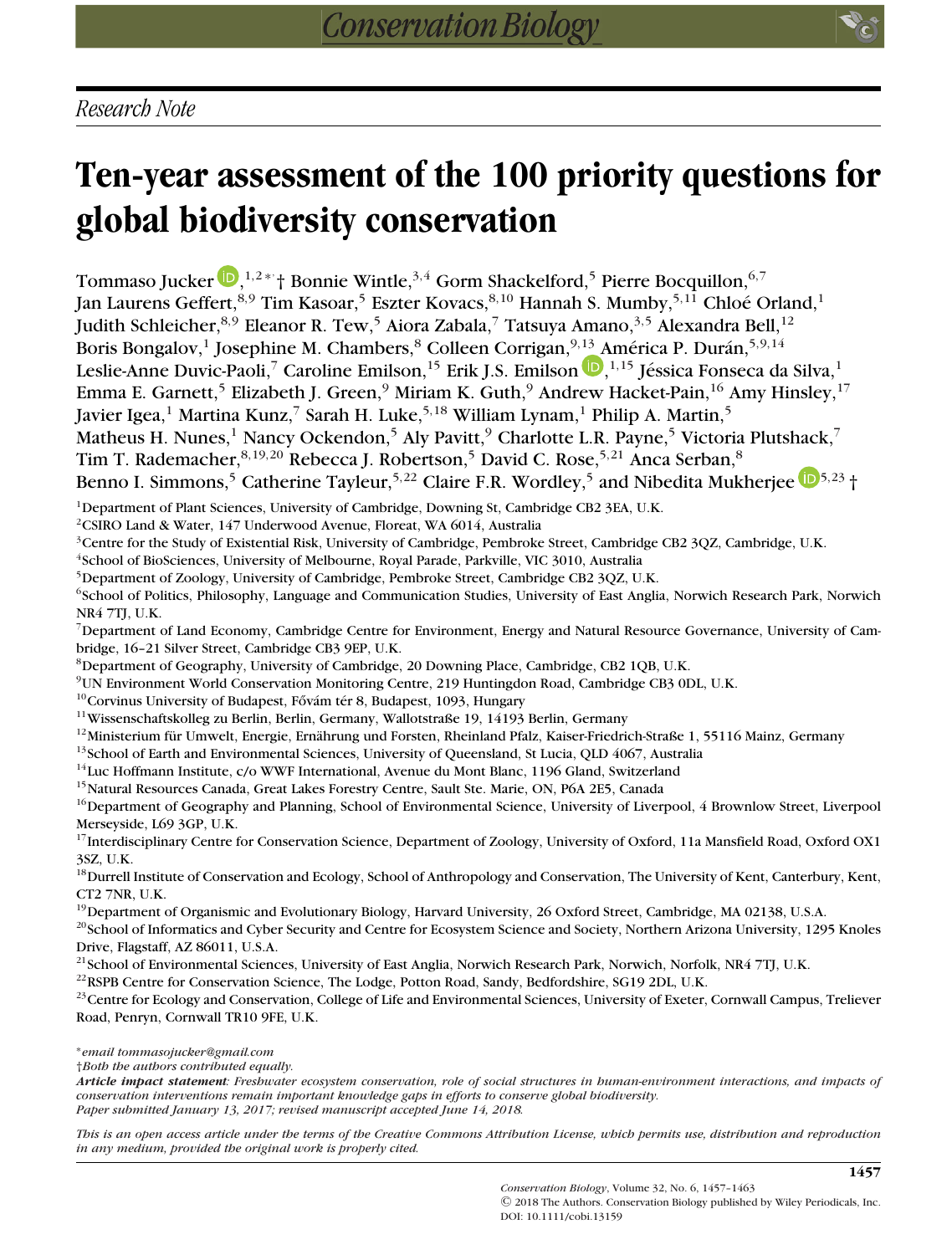**Abstract:** *In 2008, a group of conservation scientists compiled a list of 100 priority questions for the conservation of the world's biodiversity. However, now almost a decade later, no one has yet published a study gauging how much progress has been made in addressing these 100 high-priority questions in the peer-reviewed literature. We took a first step toward reexamining the 100 questions to identify key knowledge gaps that remain. Through a combination of a questionnaire and a literature review, we evaluated each question on the basis of 2 criteria: relevance and effort. We defined highly relevant questions as those that – if answered – would have the greatest impact on global biodiversity conservation and quantified effort based on the number of review publications addressing a particular question, which we used as a proxy for research effort. Using this approach, we identified a set of questions that, despite being perceived as highly relevant, have been the focus of relatively few review publications over the past 10 years. These questions covered a broad range of topics but predominantly tackled 3 major themes: conservation and management of freshwater ecosystems, role of societal structures in shaping interactions between people and the environment, and impacts of conservation interventions. We believe these questions represent important knowledge gaps that have received insufficient attention and may need to be prioritized in future research.*

**Keywords:** horizon scanning, knowledge gaps, literature review, network analysis, priority setting, questionnaire, research agenda

Evaluación de las 100 Preguntas Prioritarias para la Conservación Mundial de la Biodiversidad Diez Años Después

**Resumen:** *En 2008 un grupo de cient´ıficos de la conservacion recopilaron una lista de 100 preguntas ´ prioritarias para la conservacion mundial de la biodiversidad (Sutherland et al. 2009). Sin embargo, ahora ´ casi una d´ecada despu´es, nadie ha publicado en la literatura revisada por pares un estudio que estime cuanto ´ progreso se ha logrado en el tratado de estas 100 preguntas de alta prioridad. Realizamos un primer paso hacia la reexaminacion de las 100 preguntas para identificar los vac ´ ´ıos importantes de conocimiento que todav´ıa permanecen. Por medio de una combinacion de un cuestionario y una revisi ´ on de la literatura, evaluamos ´ cada pregunta con base en dos criterios: relevancia y esfuerzo. Definimos a las preguntas de alta relevancia como aquellas que – de ser respondidas – tendr´ıan el mayor impacto sobre la conservacion mundial de la ´ biodiversidad y cuantificamos el esfuerzo con base en el numero de publicaciones revisadas que trataban ´ sobre alguna pregunta en particular, lo cual usamos como un sustituto para el esfuerzo de investigacion. ´ Con este m´etodo identificamos un conjunto de preguntas que, a pesar de ser percibidas como muy relevantes, han sido el foco de relativamente pocas publicaciones en los ultimos diez a ´ nos. Estas preguntas cubrieron ˜ una amplia gama de temas pero abordaban principalmente tres grandes temas: conservacion y manejo de ´ los ecosistemas de agua dulce, el papel de las estructuras de la sociedad en la formacion de las interacciones ´ entre las personas y el ambiente, y los impactos de las intervenciones de conservacion. Creemos que estas ´ preguntas representan vac´ıos importantes de conocimiento que han recibido poca atencion y probablemente ´ tendran que volverse una prioridad en investigaciones futuras. ´*

Palabras Clave: agenda de investigación, análisis de redes, cuestionario, escaneo del horizonte, establecimiento de prioridades, revisión de la literatura, vacíos de conocimiento

**摘要:** 2008年, 保护学家为全球生物多样性保护列出了100 个优先问题 (Sutberland et al. 2009) 。然而, 近十 年后的今天,还没有一篇同行评议的文章统计过我们在解决这100 个优先问题上取得的进展。我们初步地重新 检验了这 100 个问题, 以确定目前存在的关键知识空缺。通过问卷调查和文献综述, 我们用相关性和努力程度 这两个标准对每个问题都进行了评估。我们将 "高度相关的问题" 定义为, 如果得到回答, 将对全球生物多样性 保护产生重要影响的问题; 努力程度则是用针对该问题的综述文章的数量作为研究投入的指标来进行量化。我 们用这种方法确定了一系列在过去十年中被认为与全球生物多样性保护高度相关, 但却较少受到综述文章关注 *的问题。这些问题覆盖面广, 但主要涉及三大类主题: 淡水生态系统的保护和管理、社会结构对构建人与自然相* 互作用的影响, 以及保护干预措施的效果。我们认为这些问题代表了那些没有得到足够关注的知识空缺, 可能需 要在未来的研究中优先考虑。 【翻译: **胡怡思; 审校: 聂永刚** 】

关键词: 文献综述, 水平扫描,知识空缺, 网络分析, 确定保护优先性, 问卷, 研究议程

# **Introduction**

The ability to prioritize research in conservation science is critical to ensuring that available resources are used as effectively as possible to safeguard biodiversity. One approach to defining high-priority areas of research is to identify key questions which—if addressed—would contribute most toward advancing a given field. In recent years, this type of priority-setting exercise has become increasingly common in the environmental sciences. In the context of conservation science, Sutherland et al. (2009) were the first to compile a list of 100 questions of importance for the practice of conserving the world's biodiversity. As of July 2016, Sutherland et al. (2009) has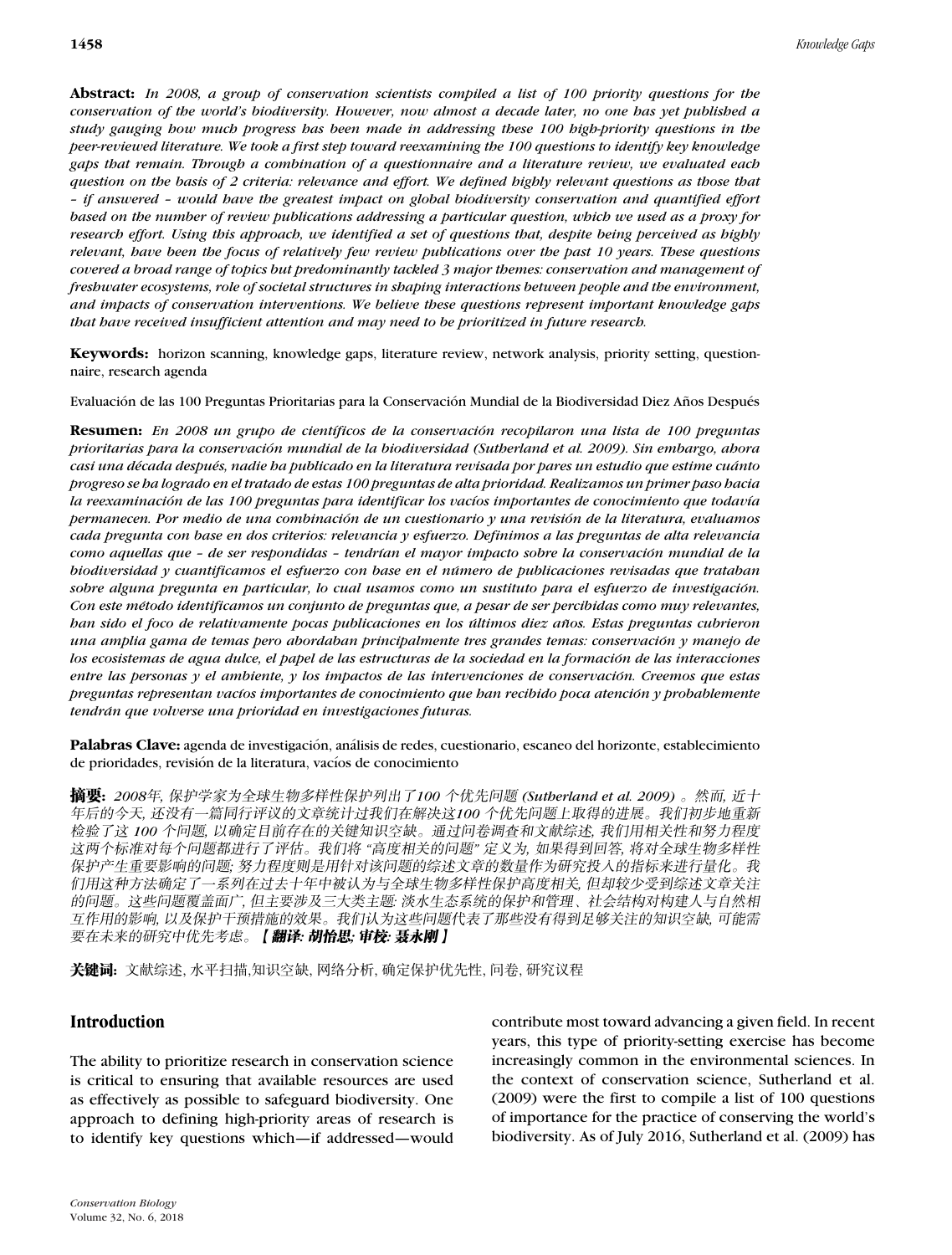been cited 229 times, 70 of which did so specifically to justify research on topics highlighted in the paper (see Supporting Information). However, now a decade since these questions were first published, which ones should still be considered a high priority?

In an attempt to address this question, we conducted a preliminary assessment of how much progress has been made in addressing the 100 priority questions for global biodiversity conservation outlined in Sutherland et al. (2009). Through a combination of a questionnaire and a literature survey, we revisited the 100 questions with the aim of identifying which ones constitute key knowledge gaps that limit the effectiveness of conservation practices worldwide. Specifically, we asked which of the 100 questions were currently considered most relevant by conservation scientists and practitioners, which ones had researchers focused most of their efforts on, and which have featured less in the literature. In doing so, we sought to develop a framework through which priority questions from any field of research can be monitored and updated through time.

# **Methods**

#### **Compiling the Original 100 Questions**

In 2008, a group of conservation scientists and practitioners convened for a workshop with the objective of outlining a set of key questions which—if answered would have the greatest impact on conservation practices worldwide. Participants included representatives from both international conservation organizations and academic institutions based predominantly in western Europe and North America, but with strong working experience outside these areas. Through a series of group discussions and voting sessions, attendees converged on a list of 100 priority questions that featured in Sutherland et al. (2009) (see Supporting Information for a list of the 100 questions). For convenience, the questions were grouped into 12 broad themes: ecosystem function and services, climate change, technological change, protected areas, ecosystem management and restoration, terrestrial ecosystems, marine ecosystems, freshwater ecosystems, species management, organizational systems and processes, societal context and change, impacts of conservation interventions. We followed the above grouping structure, although Sutherland et al. (2009) suggested this is only 1 of several ways in which the 100 questions could be organized into themes.

# **Revising the 100 Questions**

We evaluated each of the 100 questions on the basis of relevance and effort. Relevance was used to rank questions based on their potential to positively impact biodiversity conservation on a global scale. Highly relevant questions were those that if answered would have the greatest impact on global biodiversity conservation. Effort, instead, quantified how much research had been directed toward a particular question, for which we used number of review papers as a proxy. In this framework, questions that were deemed highly relevant but had relatively few associated review publications constituted knowledge gaps that limit the ability to effectively conserve biodiversity.

## **Relevance**

Relevance scores for each of the 100 questions were obtained through a questionnaire. Respondents were presented with 10 randomly selected questions and asked to score each of these on a scale of 1 (low relevance) to 10 (high relevance). Respondents were also asked to identify how familiar they were with the topic of each question on a scale of 1 (no familiarity) to 10 (very familiar). We gathered information on each respondent's gender, career stage, and continent of origin. We distributed the survey globally among conservation scientists and practitioners via targeted mailing lists and on social media outlets with the Qualtrics web application [\(https://www.qualtrics.com\)](https://www.qualtrics.com). The questionnaire is available from [http://cambridge.eu.qualtrics.com/](http://cambridge.eu.qualtrics.com/jfe/form/SV_42wbtBiTo25ncH3) [jfe/form/SV\\_42wbtBiTo25ncH3.](http://cambridge.eu.qualtrics.com/jfe/form/SV_42wbtBiTo25ncH3) The survey was conducted anonymously and ethics clearance was obtained from the University of Cambridge before its launch.

We used structural equation models (SEMs) fit using the lavaan package in R (R Core Development Team 2016) to tease apart how relevance scores were associated with a respondent's gender, career stage and familiarity score. Based on this, when calculating mean relevance scores for each of the 100 questions, we weighted participant scores according to their degree of familiarity with the question (although almost identical results were obtained when using an unweighted measure of relevance). This implicitly assumes that respondents that are more familiar with a given topic are better placed to judge its relevance.

# **Effort**

To gauge the degree of effort that has gone into addressing each of the 100 questions, we undertook a literature review. Given the large number and diverse range of topic covered by the 100 questions, we restricted bibliographic searches to review articles only. We reasoned that review papers would provide a good indicator that research on a given topic had matured enough to warrant a synthesis. Furthermore, a preliminary analysis of the bibliographic data we collected revealed a very strong correlation between number of review papers and primary articles returned by a given search (Pearson's correlation coefficient  $[\rho] = 0.97$ ). Nonetheless, by focusing on review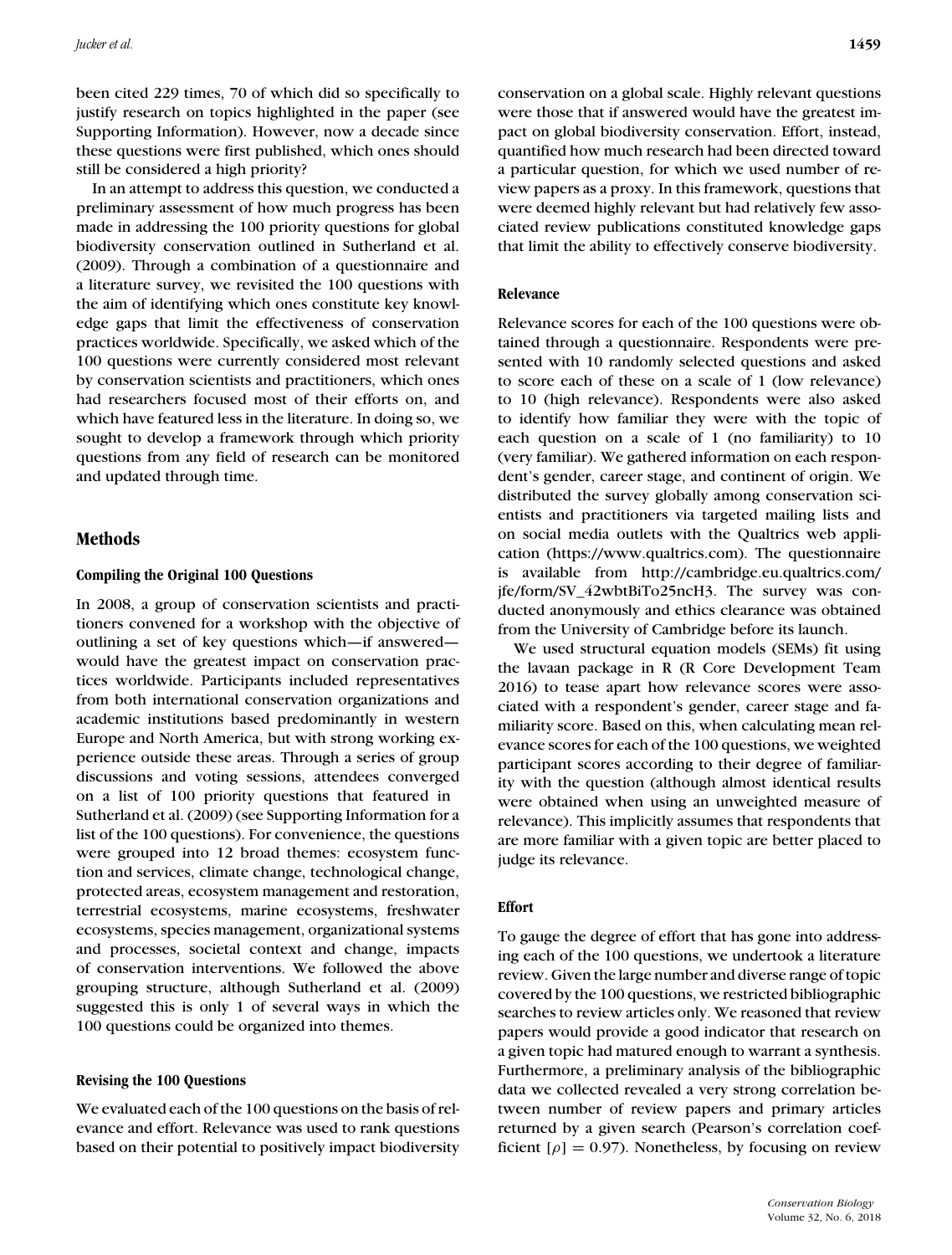papers alone we overlooked other equally important publication outlets (e.g., primary literature, grey literature, books or reports) and other meaningful metrics of effort (e.g., expenditure or number of funded projects). As such, ours should be viewed as a preliminary first step toward quantifying research effort for Sutherland et al.'s (2009) 100 questions.

The literature review was conducted using the Scopus search engine and followed a protocol that is outlined in full in Supporting Information. Briefly, we started by generating keyword searches for each of the 100 questions and running them through Scopus. Search outputs were then screened to only include review papers published since 2009. For each question, all review papers returned by the search were then classified as either pertinent or not to the question based on information contained in the title and abstract of the paper (although titles and abstracts may not always fairly represent the content of an article). For searches that returned >100 review papers, this assessment was based on a random subset of 100 reviews (details in Supporting Information). The total number of pertinent review papers identified through this process was used as a proxy for research effort for each of the 100 questions.

We determined the extent to which these effort scores were influenced by the time window across which searches were conducted, the choice of keywords selected for each question, and the subjective interpretation of which review articles to consider as pertinent to a particular question (details in Supporting Information). The majority of our keyword searches included 1 or more of the terms: *biodiv*∗, *species*, *conserv*∗, and *ecosyst*<sup>∗</sup> (see Supporting Information for a complete list of keywords used for each question). This constrained our search to review papers that explicitly linked a given topic and its application to conservation. However, many potentially relevant articles and reviews may have been overlooked in this process because authors did not recognize or emphasize that connection in the text.

# **Relating Relevance and Effort Scores to Identify Knowledge Gaps**

We analyzed the relevance and effort scores calculated for each of the 100 questions to identify which ones are currently considered most relevant and highlight questions that have been the subject of relatively few review articles and therefore may constitute knowledge gaps that, if filled, could lead to the development of more effective conservation practices. Knowledge gaps were defined as questions that scored higher than average in terms of relevance and that had a lower than average effort score. We quantified how closely relevance and effort scores correlated across the 100 questions to explore whether questions that are deemed highly relevant by those that are familiar with the topic have also been the focus of a greater number of review articles. For these analyses effort scores were log transformed to better capture the right-skewed distribution of the data, following which both metrics were normalized from 0 to 1 to aid interpretation of the results. Data were analyzed at the individualquestion level and at the aggregated-theme level (i.e., after grouping questions into their 12 themes).

# **Results**

# **Relevance**

A total of 222 respondents took part in the survey to score the 100 questions according to relevance. Of these, the majority were from Europe and the United States, although respondents from all continents except Antarctica took part in the survey (Fig. 1). Respondents were equally balanced among men (52%) and women (48%), and represented a diverse range of career stages (career length ranged from 1 to 40 years) (Fig. 1). structural equation models revealed that multiple factors contributed to shaping a person's perception of relevance, including gender, career stage, and familiarity with the topic (Fig. 2). The clearest pattern to emerge was that, on average, respondents tended to assign higher relevance scores to questions they were most familiar with (Fig. 2b). In turn, respondents that had been working in conservation the longest were more likely to express familiarity with the topic of a given question. However, compared with early-career participants, respondents who had been working in conservation for longer tended to attribute lower relevance to a given question. Although the gender of participants had little direct influence on their perception of relevance or familiarity of a given topic, participants who had worked in conservation the longest were predominantly male (Fig. 1). Of the top 10 ranked questions according to relevance scores, 4 belong to the climate-change theme (Supporting Information).

# **Effort**

The literature survey returned a total of 23,611 review papers published since the beginning of 2009 that matched the selected keywords. For 45 of the 100 questions, literature searches returned >100 review papers. Because in these cases a subset of 100 review papers was selected at random for scoring, the total number of publications we assessed was 6934. Of these, 2142 were classified as pertinent to a particular question based on their title and abstract. Based on this, we estimated a mean of 53 pertinent reviews per question. When questions were ranked according to their effort score, 3 of the top 5 questions with the lowest effort scores were in the impacts of conservation interventions theme (Supporting Information).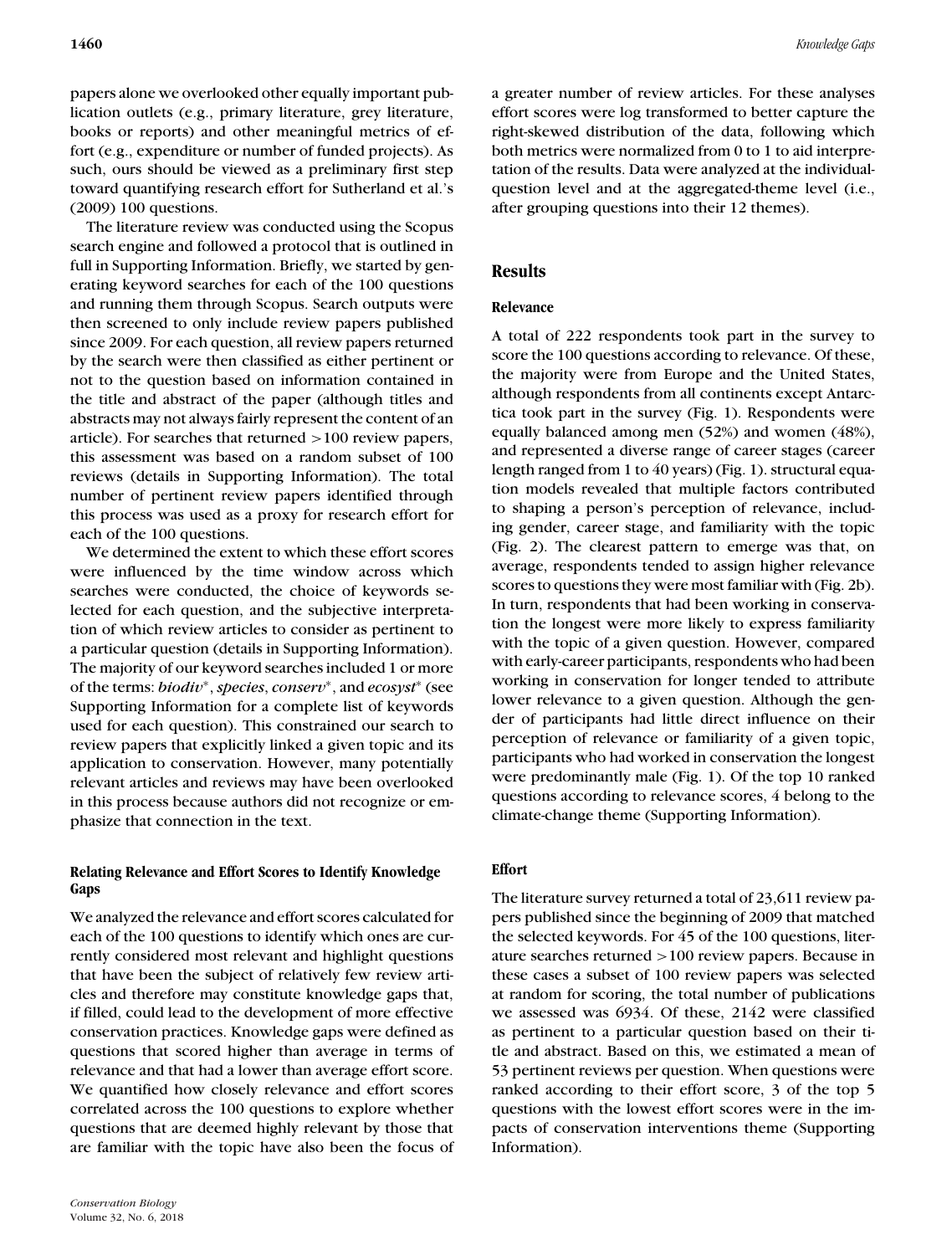## (a) Geographic coverage



*Figure 2. Results of the survey of conservation scientists asked to assess the relevance of Sutherland et al.'s (2009) 100 priority questions for global biodiversity conservation: (a) structural equation model that relates relevance scores (1, low relevance; 10, high relevance) to the respondent's familiarity with the topic of the question (1, low familiarity; 10, high familiarity), length of career (number of years spent working in conservation science), and gender (0, male; 1, female) (width of the arrows, proportional to the standardized path coefficient; significance:* <sup>∗</sup>*p* < *0.05,* ∗∗*p* < *0.01,* ∗∗∗*p* < *0.001) and (b) relationships between relevance and familiarity scores across all 222 survey participants (size of the circles, reflects number of overlapping points;* ρ*, Pearson correlation coefficient between relevance and familiarity scores).*

### **Knowledge Gaps**

Questions and themes varied considerably in terms of both their relevance and effort scores (Fig. 3). Nonetheless, when looking across the 100 questions, a weak yet significantly positive correlation emerged between relevance and effort scores ( $\rho = 0.29$ ,  $p = 0.003$ ) (Fig. 3a). We identified 21 questions that met our criteria for knowledge gaps (Fig. 3b). When data were aggregated by theme, strong differences between groups emerged. For instance, questions in the technological

 $80<sup>′</sup>$ 

60  $40^\circ$ 

 $20 10$ 

 $\overline{1}$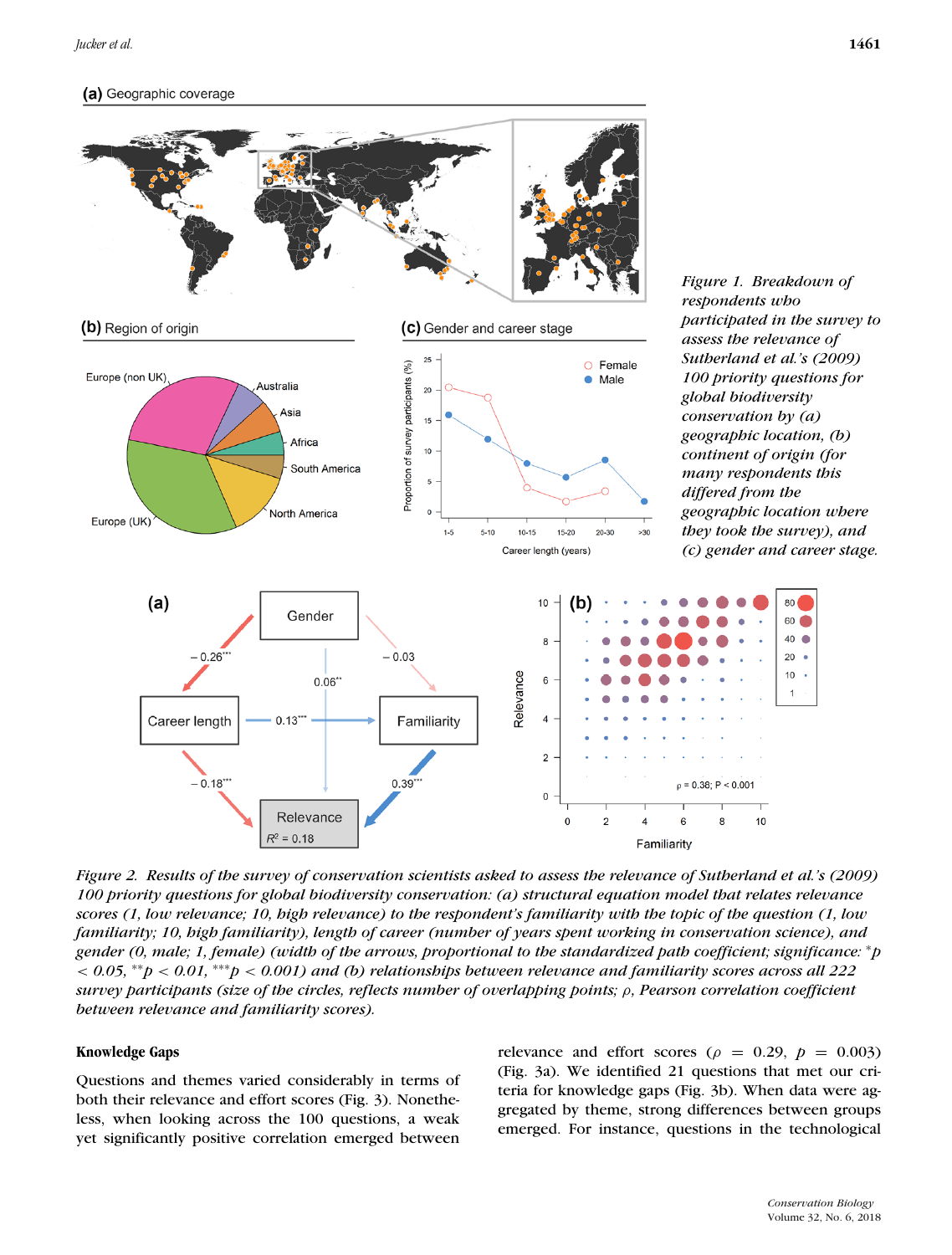

*Figure 3. (a) Relationship between relevance and research-effort scores across the 100 questions in Sutherland et al. (2009) (small points, individual questions; large points, mean values for each theme; ellipses, 95% CIs; vertical shading, lower 50th percentile of effort scores; horizontal shading, upper 50th percentile of the relevance scores;* ρ*, Pearson correlation coefficient between relevance and effort scores). (b) Enlargement of the top-left sector of (a) that identifies questions with effort scores lower than the median but above the 50th percentile in terms of relevance, which we categorize as knowledge gap.*

change formed a clear outlier, having received (on average) significantly lower relevance scores in the questionnaire compared with other themes. By contrast, the freshwater ecosystems theme scored among the highest in terms of relevance, despite that on average questions in this theme tended to have low effort scores. Similarly, questions from the societal context and change, protected areas, and impacts of conservation interventions themes also tended to have low effort scores given their perceived relevance. This is in contrast to questions from the climate change and marine ecosystems themes, for which high relevance scores were associated with equally high effort scores.

# **Discussion**

We found considerable variation among the 100 questions in terms of their perceived relevance and the degree of research effort they have attracted (Fig. 3). Yet questions from the technological change theme emerged as a clear outlier—having scored significantly lower than average in terms of relevance on the questionnaire. This could be interpreted as a general perception among conservation scientists and practitioners that technological advances have little to contribute when it comes to achieving conservation outcomes. However, this seems

unlikely to us, especially when considering how technologies, such as gene drives, eDNA, and drones, have gained such traction in conservation in recent years. A simpler explanation for the low relevance scores attributed to the questions in this theme may be that survey respondents were simply unfamiliar with the topics of these questions—which included nanotechnologies, genetically modified organisms, renewable energy and bioeconomy markets. Questions in the technological change theme scored by far the lowest in terms of familiarity in the questionnaire. Given that survey participants tended to assign higher relevance scores to questions they were most familiar with (Fig. 2), the fact that questions relating to technological change were perceived as being of low relevance to biodiversity conservation may therefore reflect a lack of awareness when it comes these topics.

Another pattern to emerge from our analysis was the tendency of questions within the freshwater ecosystems theme to score low in terms of research effort. Freshwater ecosystems are globally threatened by anthropogenic disturbance (Vörösmarty et al. 2010). The implications of jeopardizing the functionality of freshwater ecosystems are not lost on the conservation community, as questions pertaining to the conservation and management of these systems scored among the highest in terms of relevance in the questionnaire (Fig. 3). Despite this, research output